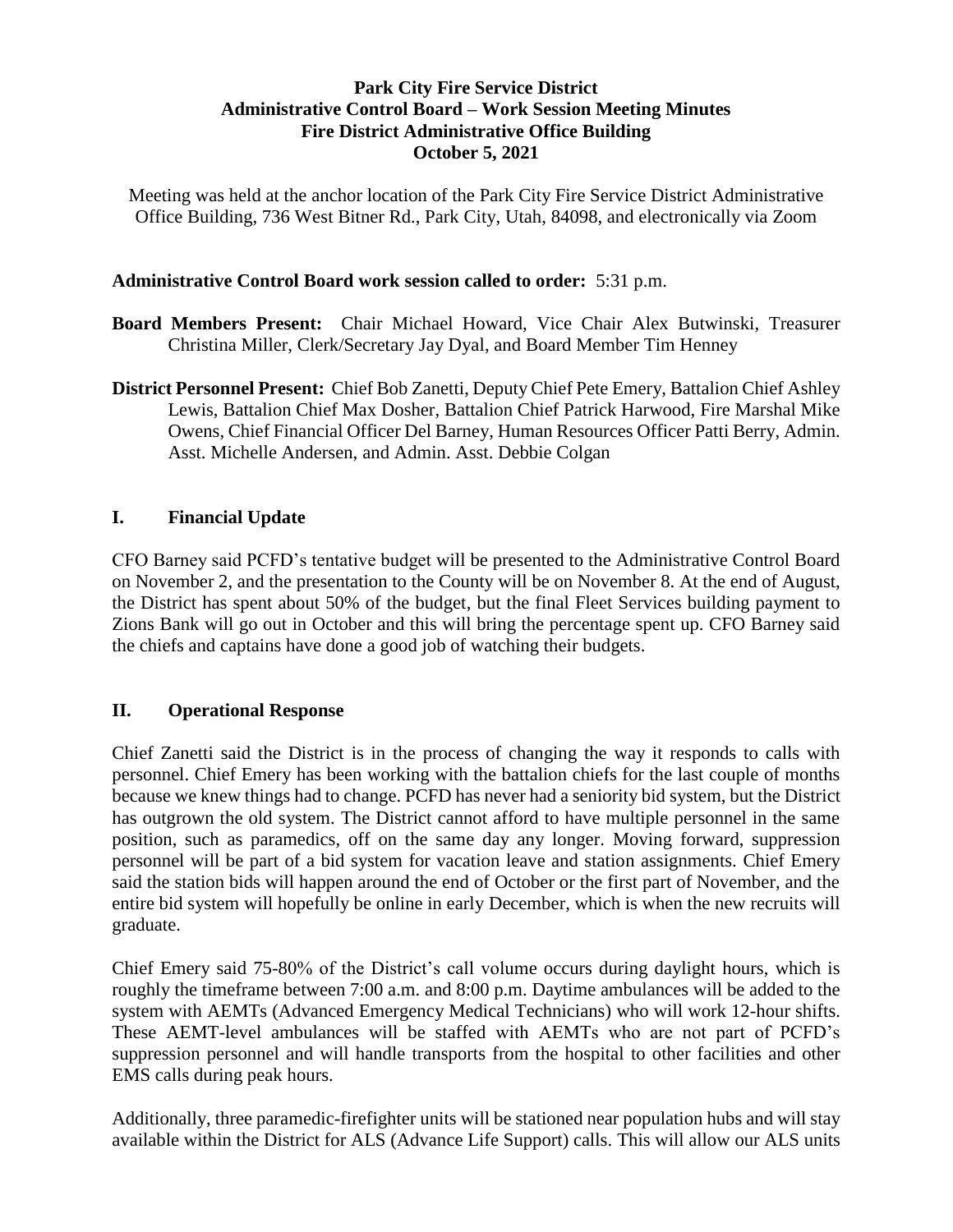to be available for more serious calls and does not take them away from the District for hours at a time for transports to other hospitals outside the District. It also allows our firefighters to remain in the District to respond to fire, hazmat, and technical rescue calls. At nighttime, the two AEMT ambulances will shut down and the three firefighter-staffed ambulances will be responsible for EMS calls during that time. Chief Emery said the new staffing model will include rovers who will cover vacancies as needed, and the 11 recruits in camp right now will fill some of those rover positions.

Chief Emery said the new EMS staffing and bid system model is a long-term solution, and Vice Chair Butwinski commented he believes the bid system is a good idea. Chief Zanetti said there will be a transition period and personnel will need to adjust, but in the long run it will be a benefit to the District's response capability and its personnel.

Board Member Henney asked if the District would have implemented the new model if there wasn't already a staffing concern, and the next question would be how serious the staffing concern is and what happens if staffing continues to deteriorate. Chief Zanetti replied the District is down in staffing, but it is not a situation unique to the District. We have 11 recruits in camp right now and we are planning on holding another camp in spring 2022. The proposed staffing model is our solution to the staffing shortage and will work for years to come, and it can be adjusted as needed. He said the bid system for leaves and station assignments probably should have come earlier, and most fire agencies are using bid systems.

Chief Emery said the onboarding process for EMTs is about a month versus six months for firefighters, so any turnover that occurs in the AEMT-staffed ambulances will be easier to handle. Several of the District's Tier I suppression personnel will be eligible for retirement soon if they are not already.

Vice Chair Butwinski asked what the total suppression personnel headcount will be with the new staffing model. Chief Zanetti replied instead of having 26 people on per day, there will now be 24 AEMT or paramedic firefighters per day plus the 4 AEMTs on the daytime ambulances. Chief Emery said hopefully by the end of this recruit camp, we will also add 3 AEMT or paramedic firefighter rovers per day for a total of 27 firefighters and 4 AEMTs during the day and dropping to 27 firefighters during nighttime hours.

There are no policy adjustments to be made at this time for the new staffing model. HR Berry commented there was a policy change in a recent ACB meeting to add the new EMT only category and that was the only adjustment that needed to be made.

## **III. Recruit Camp Update**

Chief Dosher said the camp started out with 12 recruits and 1 of them suffered a minor injury that kept them out of camp participation after the first week; that individual has since decided to become one of our full-time AEMTs. The recruits are currently working on their wildland red card, hazardous materials operations, aerial/apparatus operations, and AEMT certifications. The recruits will graduate with everything they need to hit the ground running, and Chief Dosher said we have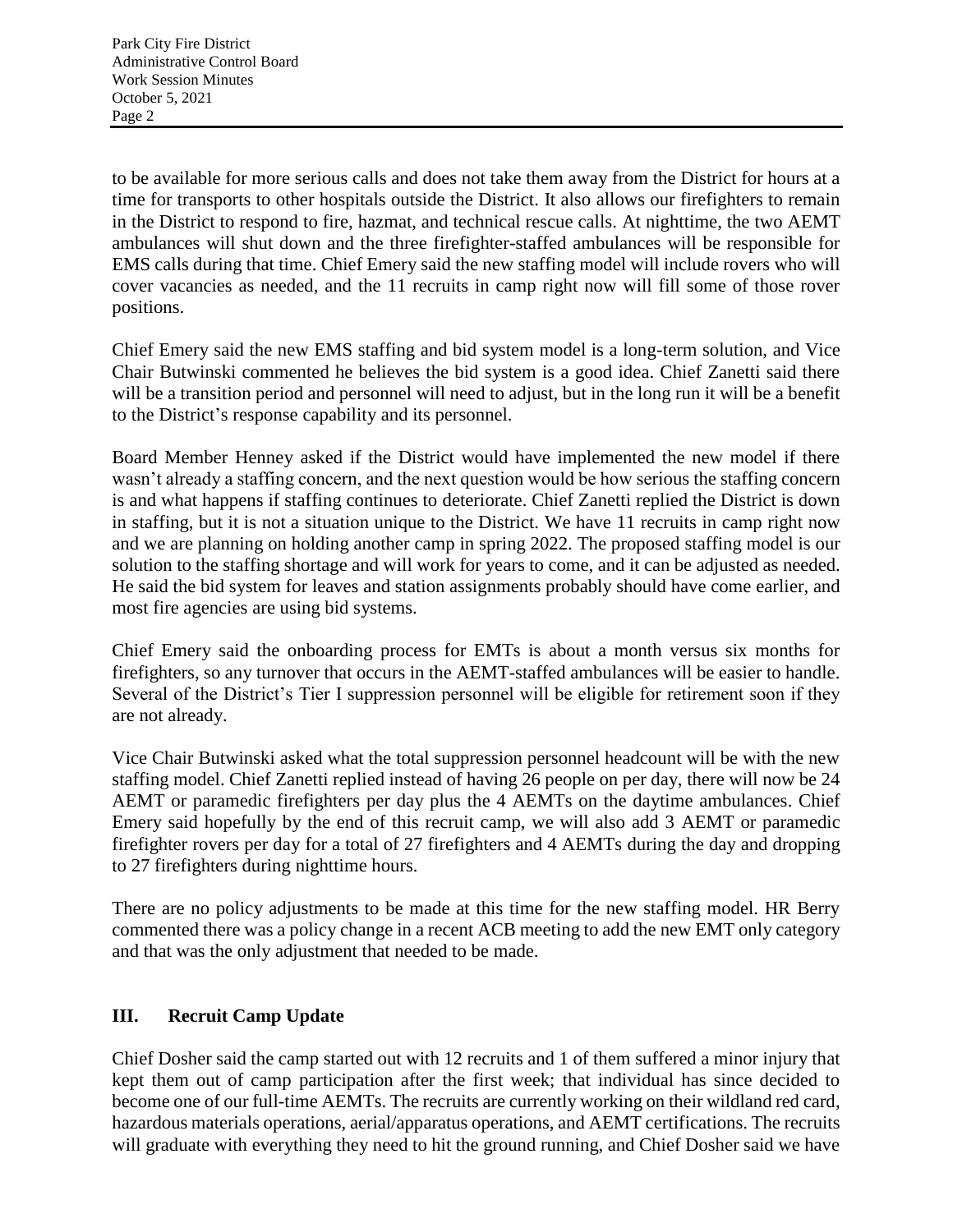a really good group of recruits participating in this camp. He also mentioned the onboarding process has begun for full-time EMTs, and an advanced airway dummy has been ordered.

# **IV. Chief Hewitt Memorial**

Chief Zanetti commented there is a run associated with Miner's Day every year, and with Chief Hewitt's past involvement with the event and his passion for running, it might make sense to dedicate that run in his memory. Treasurer Miller replied the Rotary Club had designated that run as the fundraiser for an organization and recently gave it to the Sunrise Rotary. She said it would be a perfect fit to have a run on that day to honor Chief Hewitt, and she will get in touch with the Sunrise Rotary to find out what they are planning on doing with the Miner's Day run.

If the Miner's Day run does not work out, a Paul Hewitt Memorial First Responders 5K or something similar involving all first responders from Summit County could be organized. This would make it more of a District event rather than an offshoot of a Miner's Day event, and Treasurer Miller said the District can decide what it wants to do.

Treasurer Miller said she is happy to help with memorial events, and the Rotary Club has been discussing possibly having a memorial bench in City Park or Rotary Park. Chief Zanetti commented a community scholarship from the District in Chief Hewitt's name has also been suggested. Treasurer Miller said community scholarships can be named anything the sponsoring organization wants to call it, and that organization would designate the requirements the recipients would need to fulfill. The money would be sent to the recipient's college, but it does not have to be a university. Chief Zanetti said the District will include the scholarship in the 2022 budget.

# **V. Policy Review**

HR Berry posted the following policies prior to the meeting for review:

- Policy Section 1 Personnel System Provisions
- Policy Section  $2 -$  Equal Employment Opportunity
- Policy Section  $3 -$  Administration

HR Berry said no adjustments had been made to these policies and they were posted for the Board for review only. She asked the Board if they had any recommended changes they would like to see made to the policies, and there were none. Chair Howard commented the policies are in line with the County. HR Berry said she is documenting the review dates for policies to make sure policies are reviewed regularly.

## **Work Session Concluded:** 6:20 p.m.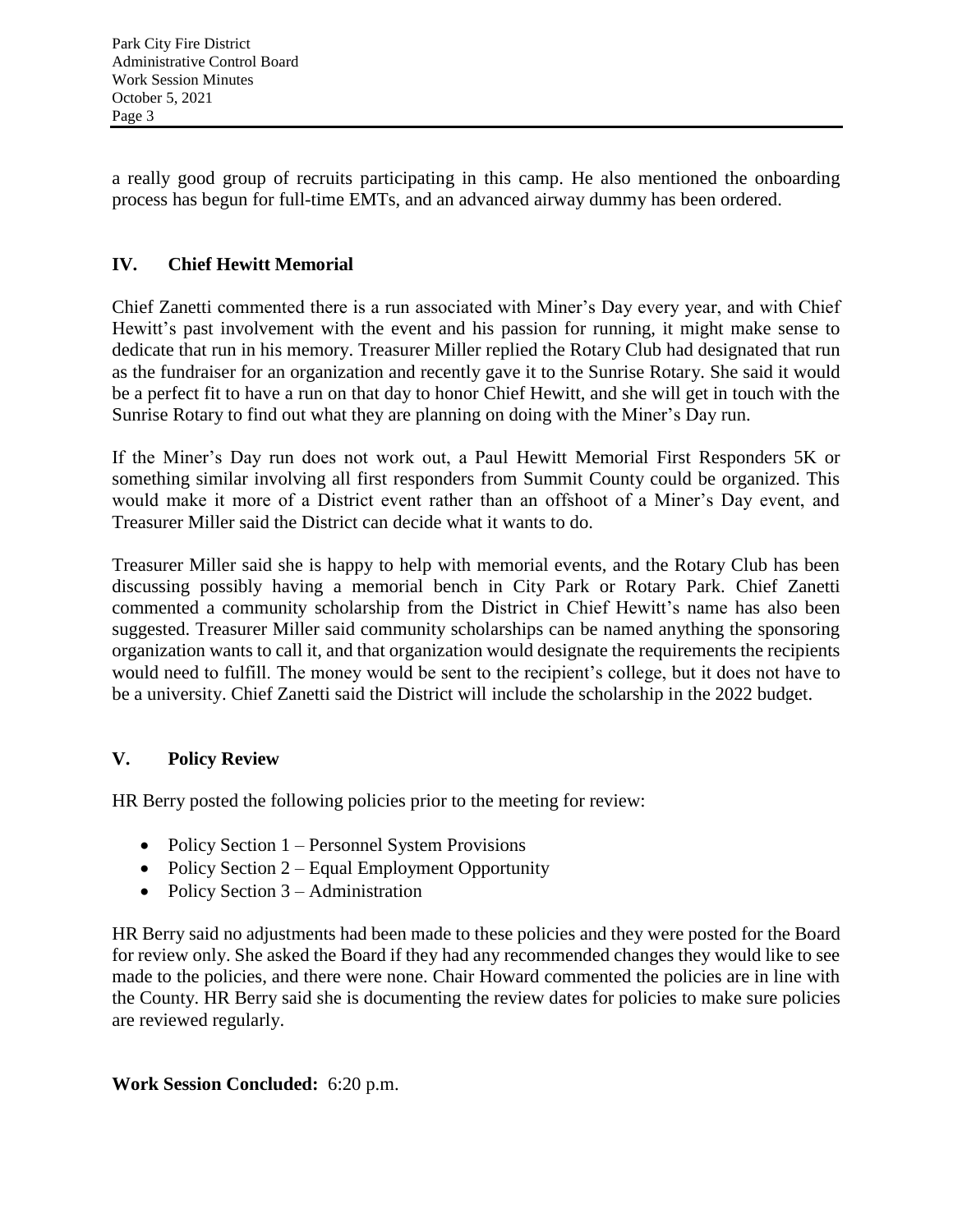### **Park City Fire Service District Administrative Control Board – Regular Meeting Minutes Fire District Administrative Office Building October 5, 2021**

The meeting was held at the anchor location of the Park City Fire District Administrative Office Building, 736 West Bitner Road, Park City, Utah 84098, and electronically, via Zoom

### **Administrative Control Board regular meeting called to order: 6:30 p.m.**

- **Board Members Present:** Chair Michael Howard, Vice Chair Alex Butwinski, Treasurer Christina Miller, Clerk/Secretary Jay Dyal, and Board Member Tim Henney
- **District Personnel Present:** Chief Bob Zanetti, Deputy Chief Pete Emery, Battalion Chief Ashley Lewis, Battalion Chief Max Dosher, Fire Marshal Mike Owens, Chief Financial Officer Del Barney, Human Resources Officer Patti Berry, Admin. Asst. Michelle Andersen, and Admin. Asst. Debbie Colgan

### **I. Roll Call**

Chair Howard began the meeting by conducting a roll call.

## **II. Approval of September 7, 2021, Meeting Minutes**

Board Member Henney made a motion to approve the minutes of the September 7, 2021, Administrative Control Board meeting. The motion was seconded by Vice Chair Butwinski and passed unanimously, 5-0.

#### **III. Public Input**

There was no public input.

## **IV. Board Member Reports and Business**

#### **A. Correspondence**

There was no discussion of the correspondence.

## **B. Financial**

There was no discussion of the financial correspondence.

## **V. Old Business**

There was no old business.

## **VI. New Business**

Treasurer Miller commented she heard from several Rotary Club members that Chiefs Zanetti and Emery gave very good presentations on the Parley's Summit fire at the community meeting in